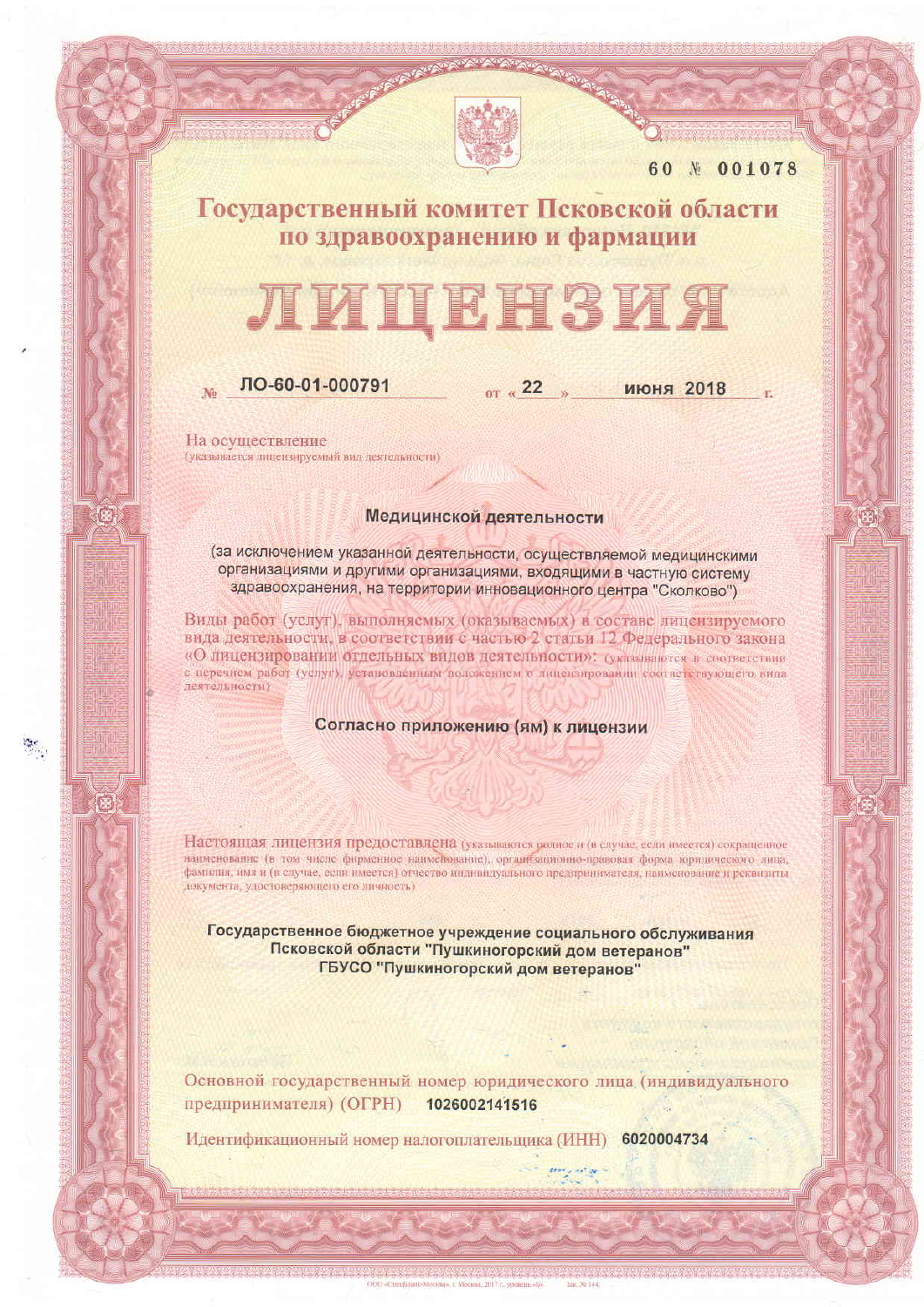Место нахождения и места осуществления лицензируемого вида деятельности (указываются адрес места нахождения (место жительства - для индивидуального предпринимателя) и адреса мест осуществления работ (услуг), выполняемых (оказываемых) в составе лицензируемого вида деятельности)

181370, Псковская область, Пушкиногорский р-н, р.п. Пушкинские Горы, Больничный городок, д. 14 Адреса мест осуществления деятельности согласно приложению (ям)

Настоящая лицензия предоставлена на срок:

бессрочно

 $\frac{1}{2} \mathcal{C}$ 

до «  $\Gamma$ . (указывается в случае, если федеральными законами, умазывается в случае сведение видов деятельности,<br>регулирующими осуществление видов деятельности,<br>указанных в части 4 статьи 1 Федерального закона<br>"О лицензировании отдельных видов деятельности",<br>предусмотрен иной срок де

Настоящая лицензия предоставлена на основании решения лицензирующего органа - приказа (распоряжения)

| $\overline{OT}$ |  | $\Gamma$ No.<br>the company's property and the property |  | the property of the control of the property of |
|-----------------|--|---------------------------------------------------------|--|------------------------------------------------|
|                 |  |                                                         |  |                                                |

Настоящая лицензия переоформлена на основании решения лицензирующего органа - приказа(распоряжения)

| $22 \times$<br>$OT \ll$                            | июня          | 2018   | 455<br>Nα                      |                                        |
|----------------------------------------------------|---------------|--------|--------------------------------|----------------------------------------|
| Настоящая лицензия имеет                           |               |        |                                | приложение (приложения), являющееся ее |
| неотъемлемой частью на<br>Председатель             |               | листах |                                |                                        |
| государственного комитета                          |               |        |                                |                                        |
| Псковской области по<br>здравоохранению и фармации |               |        |                                | Потапов И.И.                           |
|                                                    | езнного лица) |        | (подпись уполномоченного лица) | (Ф.И.О. уполномоченного лица)          |
|                                                    |               |        |                                |                                        |